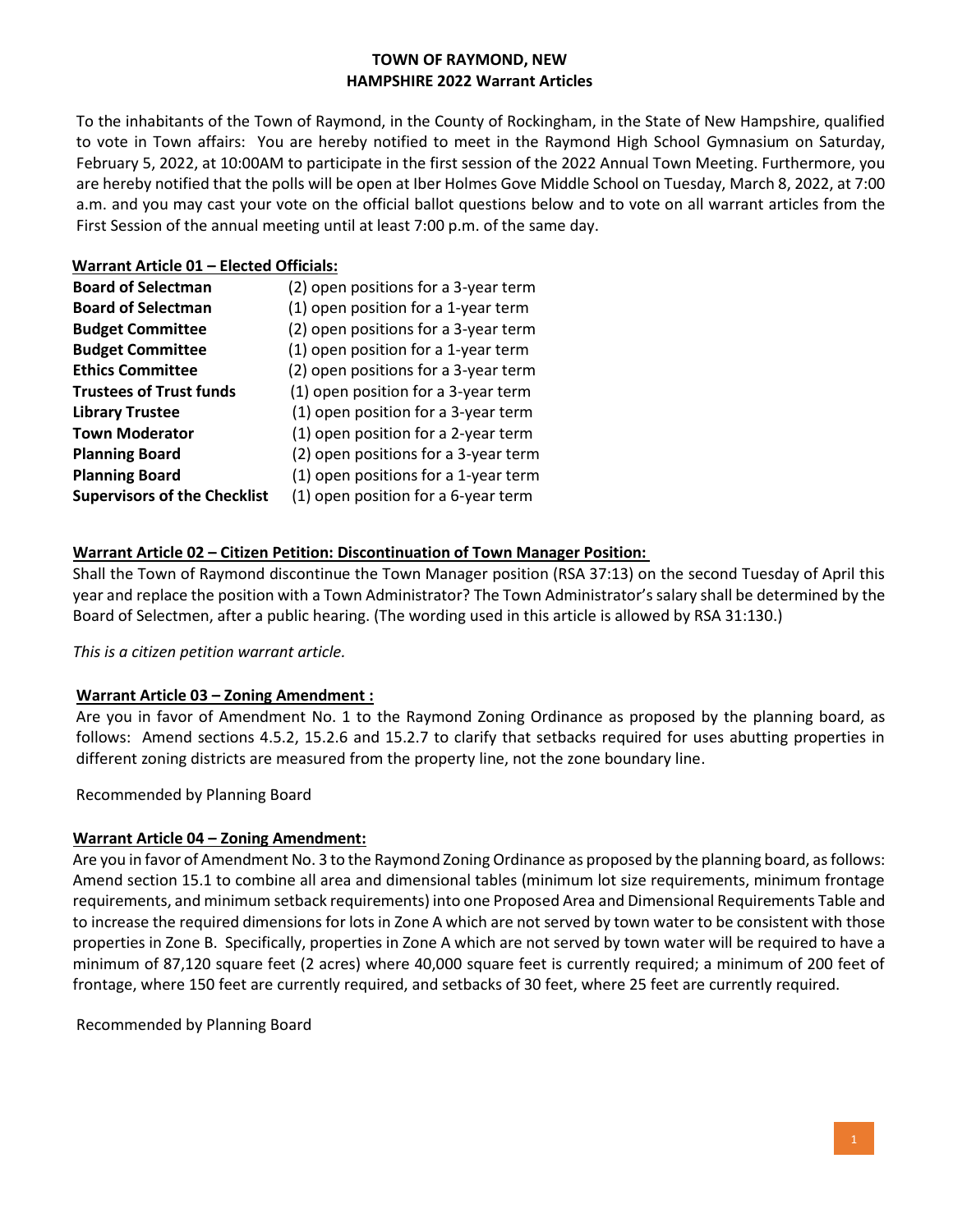# **Warrant Article 05 – Zoning Amendment Article 5, Table 5.1.1:**

Shall the Town of Raymond vote to amend Article 5, Table 5.1.1 to include the Bean Tavern, 10 Old Fremont Road, Map #23, Lot #60 into Zone F, the Historic Overlay District.

*This is a citizen petition warrant article.*

Recommended by Planning Board

### **Warrant Article 06 – Operating Budget/Default Budget:**

Shall the Town of Raymond vote to raise and appropriate as an Operating Budget, not including appropriations by Special Warrant Articles and other appropriations voted separately, the amounts set forth on the budget posted with the warrant, or as amended by vote of the first session, for the purposes set forth therein, totaling **Eight Million, Six Hundred and Six Thousand, Five Hundred and Thirty-Nine Dollars (\$8,606,539)**

### **Components of the Operating Budget include:**

\$ 7,759,991 Town Operating Budget \$ 846,548 Water Department Operating Budget **\$ 8,606,539 Total**

Should this article be defeated, the default budget shall be **Eight Million, Six Hundred Nineteen Thousand, Seven Hundred Ninety-Eight Dollars (\$8,619,798)** which is the same as last year, with certain adjustments required by previous action of the Town of Raymond or by law; or the governing body may hold one special meeting, in accordance with RSA 40:13, X and XVI, to take up the issue of a revised operating budget only.

# **Components of the Default Budget include:**

- \$ 7,770,909 Town Operating Budget
- \$ 848,889 Water Department Operating Budget

**\$ 8,619,798 Total**

*Note: This operating budget Warrant Article does not include appropriations contained in any other Warrant Article.*

Recommended by the Board of Selectmen Recommended by the Budget Committee **Estimated 2022 Tax Impact Operating Budget: \$3.939 Estimated 2022 Tax Impact Default Budget: \$3.949**

### **Warrant Article 07 – Capital Improvements:**

Shall the Town of Raymond vote to raise and appropriate the sum of **Three Hundred Sixty-Six Thousand and Ten Dollars(\$366,010)**to be deposited into previously established Capital Reserve Funds(listed below) and to apportion this sum among the several funds as listed below, naming the Board of Selectmen as agents thereof? (Majority Vote Required)

| General Government Buildings Maintenance & Improvements       |    |              |
|---------------------------------------------------------------|----|--------------|
| 118,450 Highway Department Vehicle Repair & Replacement       |    |              |
| 41,200                                                        |    |              |
| Highway Department Heavy Equipment                            |    | \$46,350     |
| Bridge & Culvert                                              |    | \$35,535     |
| Sidewalks                                                     | Ś  | 0            |
| <b>Master Plan Updates</b>                                    | S  | 0            |
| New Town Facilities                                           | S. | 0            |
| Library                                                       |    | <sup>0</sup> |
| Police Department & Dispatch Equipment, Vehicle, & Facilities |    | 10.660       |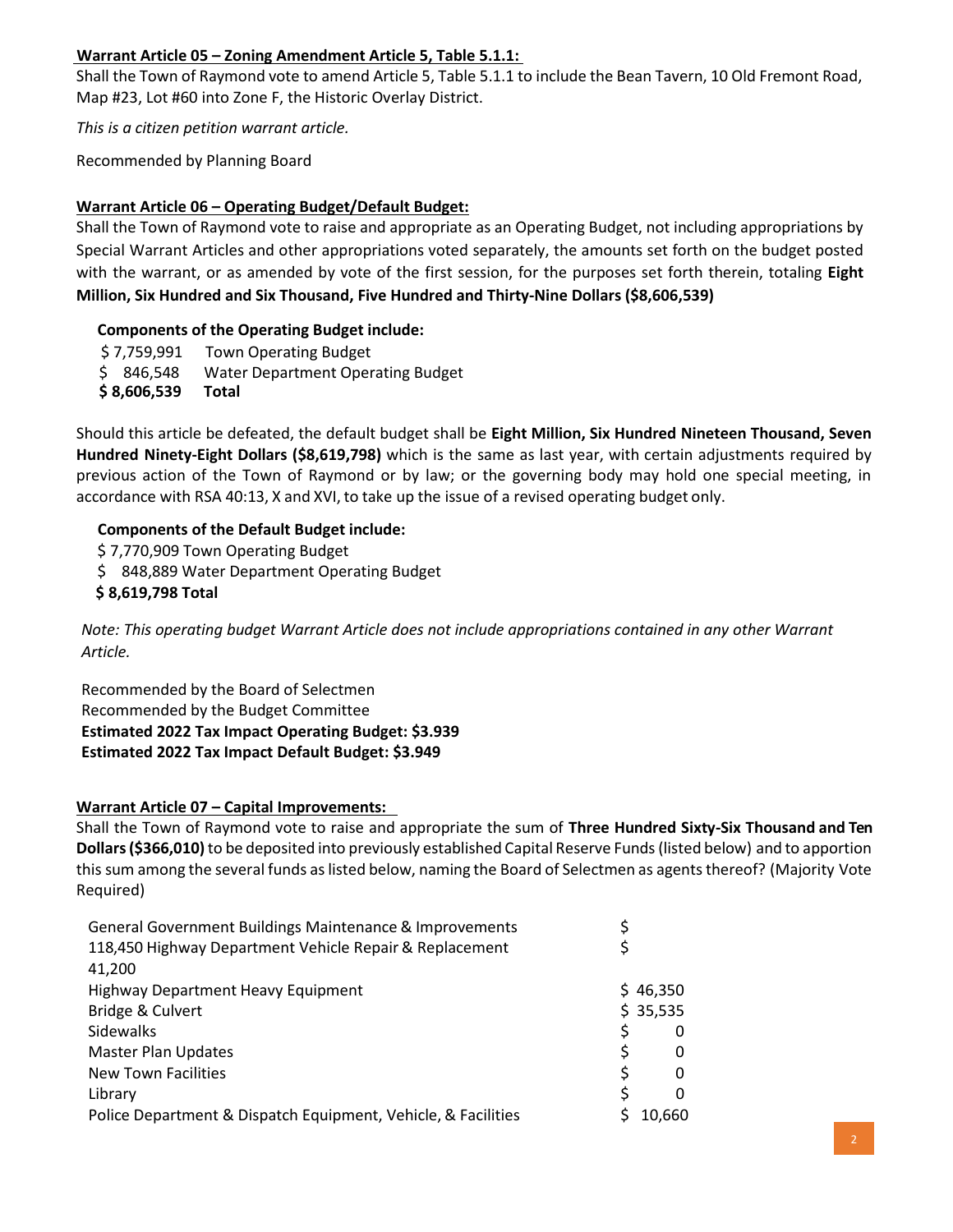| Fire Department Equipment and Vehicle                  | \$103,000 |
|--------------------------------------------------------|-----------|
| Recreation Department Equipment, Vehicles & Facilities | -0        |
| Parks Equipment & Facilities                           | \$10,815  |
| <b>TOTALS TO CAPITAL RESERVE FUND</b>                  | \$366,010 |

Recommended by Board of Selectmen Recommended by Budget Committee **Estimated 2022 Tax Impact: \$0.277**

## **Warrant Article 8 – Capital Reserve Funds (Water Revenues):**

Shall the Town of Raymond vote to raise and appropriate the sum of **TwoHundred Thousand Dollars(\$200,000)** to be deposited into previously established Capital Reserve Funds(listed below) and to apportion thissum among the several funds as listed below? These funds shall be paid by Water Revenues. (Majority Vote Required)

| Construct, Repair & Maintain Town Water Treatment Facility | \$         |
|------------------------------------------------------------|------------|
| 50,000 Water System Infrastructure                         |            |
| 45,000                                                     |            |
| <b>Water Storage Facilities</b>                            | \$100,000  |
| Water Department Utility Replace Vehicle                   | 3,000<br>S |
| New Well Site Acquisitions                                 | 2.000      |
| <b>TOTAL</b>                                               | \$200,000  |
|                                                            |            |

Recommended by Board of Selectmen Recommended by Budget Committee **Estimated 2022 Tax Impact: \$0.000**

## **Warrant Article 9 – Mosquito Control:**

Shall the Town of Raymond vote to raise and appropriate the sum of **Forty Thousand Dollars (\$40,000)** for the purpose of controlling the adult mosquito population in the Town of Raymond? Methods to include, but may not be limited to, spraying bacterial insecticide into stagnant water for mosquito larvae control, and other reasonable steps to achieve adequate control. (Majority Vote Required)

Recommended by Board of Selectmen Recommended by Budget Committee **Estimated 2022 Tax Impact: \$0.030**

# **Warrant Article 10 – Town of Raymond Scholarship Fund:**

Shall the Town of Raymond vote to raise and appropriate the sum of **Two Thousand Dollars (\$2,000)** to be placed in the Town of Raymond Scholarship Fund for Raymond High School Senior Graduates and any Raymond resident attending their first year of college (established pursuant to Warrant Article 23 at the 2000 Town Meeting)? Said funds are to be administered by the Board of Selectmen as agents to expend. (Majority Vote Required)

Recommended by Board of Selectmen Recommended by Budget Committee **Estimated 2022 Tax Impact: \$0.002**

# **Warrant Article 11 – 4 th of July 2022 Community Event:**

Shall the Town of Raymond vote to raise and appropriate the sum of **Five Thousand Dollars (\$5,000)** to help offset the expenses incurred associated with the 4<sup>th</sup> of July 2022 community event? (Majority Vote Required)

Recommended by Board of Selectmen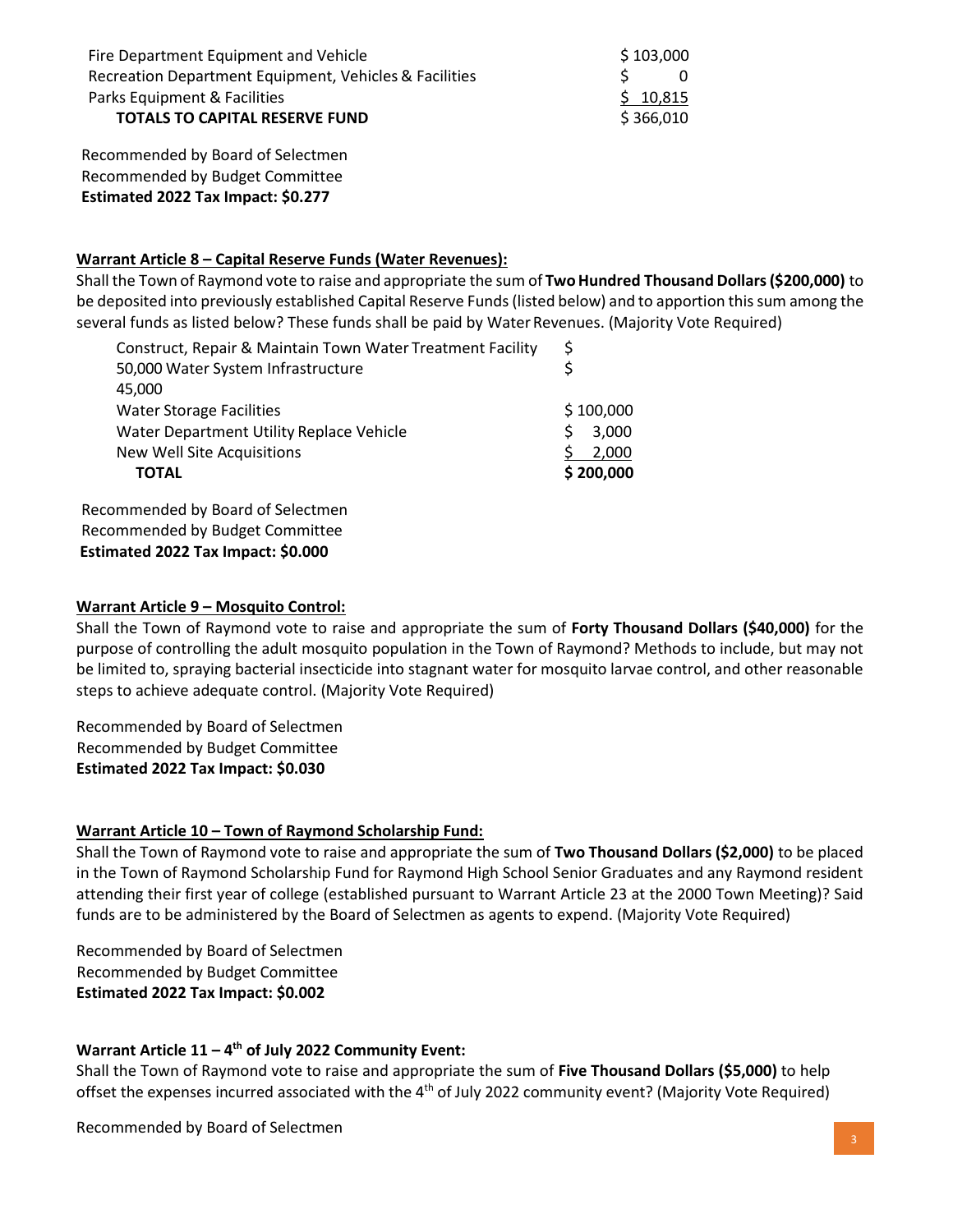Recommended by Budget Committee

**Estimated 2022 Tax Impact: \$0.004**

**Warrant Article 12 – Social Services Agencies:**

Shall the Town of Raymond vote to raise and appropriate the sum of Thirty-Four Thousand, Three Hundred and **Seventy-Two Dollars (\$34,372)** in support of the following? (Majority Vote Required)

| <b>Social Service Agencies</b>             | <b>Amount</b> |
|--------------------------------------------|---------------|
| <b>HAVEN</b>                               | \$4,175       |
| <b>Court Appointed Service Advocates</b>   | \$1,500       |
| Child Advocacy Center of Rockingham County | \$2,000       |
| Retired Senior Volunteer Program           | Ś<br>600      |
| Raymond Coalition for Youth                | \$10,000      |
| Chamber Children's Fund                    | \$3,000       |
| Rockingham County Nutrition Program        | \$6,247       |
| <b>American Red Cross</b>                  | \$1,850       |
| Richie McFarland Children Center           | \$5,000       |
| <b>Total</b>                               | \$34,372      |

Recommended by Board of Selectmen Recommended by Budget Committee **Estimated 2022 Tax Impact: \$0.026**

# **AMENDED AT DELIBERATIVE SESSION: FEBRUARY 5, 2022**

Shallthe Townof Raymondvote to raise and appropriate the sumof **Thirty-Nine Thousand, Three Hundred and Seventy-Two Dollars (\$39,372)** in support of the following? (Majority Vote Required)

| <b>Social Service Agencies</b>             | Amount    |
|--------------------------------------------|-----------|
| <b>HAVEN</b>                               | \$4,175   |
| <b>Court Appointed Service Advocates</b>   | \$1,500   |
| Child Advocacy Center of Rockingham County | \$2,000   |
| Retired Senior Volunteer Program           | \$<br>600 |
| <b>Ray-Fre Center</b>                      | \$5,000   |
| Raymond Coalition for Youth                | \$10,000  |
| Chamber Children's Fund                    | \$3,000   |
| Rockingham County Nutrition Program        | \$6,247   |
| <b>American Red Cross</b>                  | \$1,850   |
| Richie McFarland Children Center           | \$5,000   |
| <b>Total</b>                               | \$39,372  |

Not Recommended by Board of Selectmen Recommended by Budget Committee **Estimated 2022 Tax Impact: \$0.030**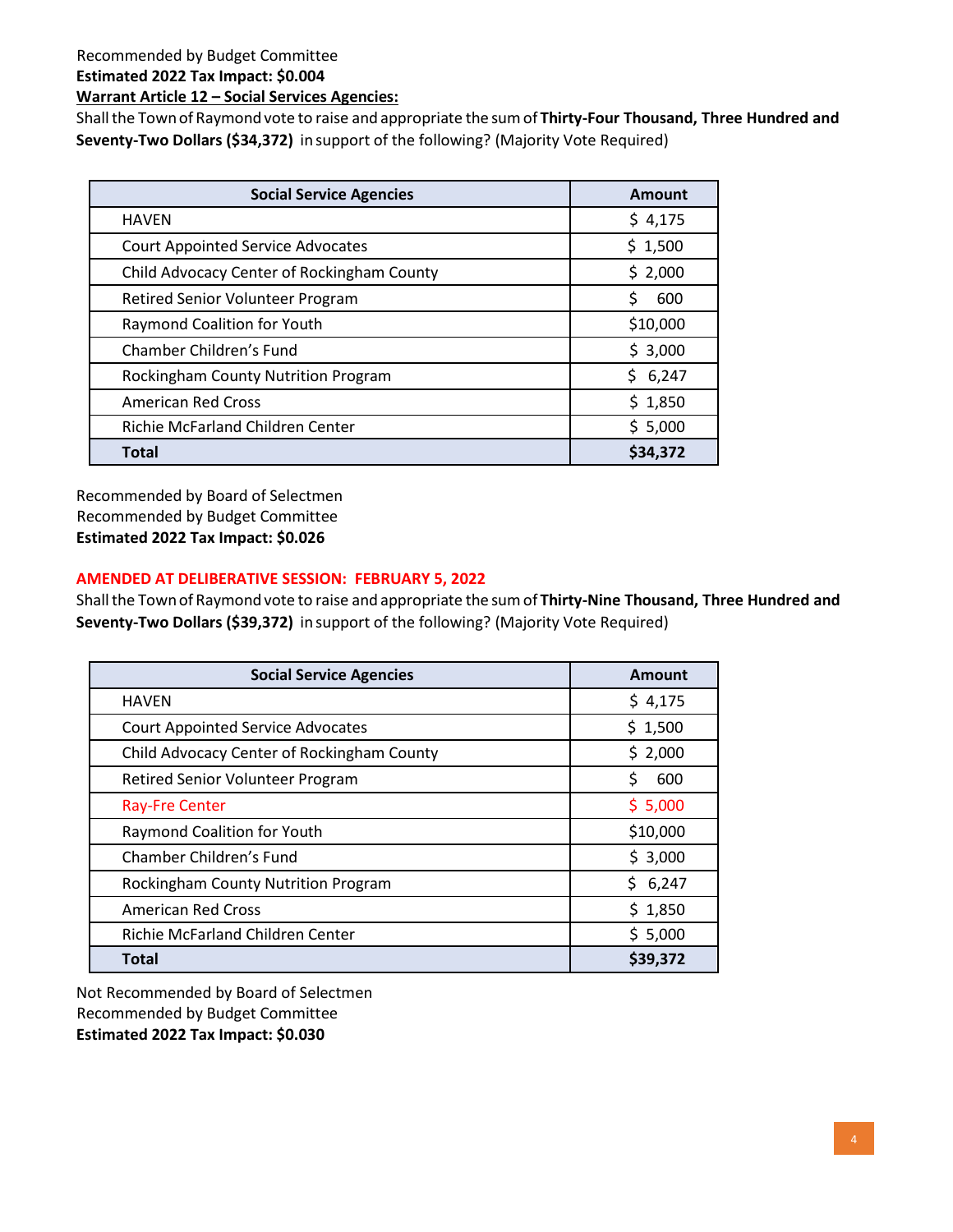# **Warrant Article 13 – Waste Disposal Special Revenue Fund (Fund 18):**

Shall the Town of Raymond vote to raise and appropriate the sum not to exceed **Eight Hundred Forty-Nine Thousand Dollars (\$849,000)** for the purpose of administering the Pay as You Throw Program with said funds to come from the **Waste Disposal Special Revenue Fund** also referred to as **Fund 18**? *Should this Warrant Article be defeated, the Town would not be able to continue with the Pay as You Throw Program due to the absence of legislative authority to legally access the funds.* (Majority Vote Required).

Recommended by Board of Selectmen Recommended by Budget Committee **Estimated 2022 Tax Impact: \$0.000**

### **Warrant Article 14 – Shim and Overlay Special Revenue Fund:**

Shall the Town of Raymond vote to raise and appropriate the sum of **Two Hundred Forty-Thousand, Two Hundred and Eight Dollars (\$240,208)** for road reconstruction and to authorize the withdrawal of **\$240,208** from the Shim and Overlay Special Revenue Fund created for this purpose. No amount to be raised by taxation. This is a nonlapsing appropriation per RSA 32:7, VI and will not lapse until the Shim and Overlay work is complete or until December 31, 2024, whichever comes first. (Majority Vote Required)

Recommended by Board of Selectmen Recommended by Budget Committee **Estimated 2022 Tax Impact: \$0.000**

### **Warrant Article 15 – Road Reconstruction Projects:**

Shall the Town of Raymond vote to raise and appropriate the sum of **Three Hundred Seventy-One Thousand, Three Hundred and Fifteen Dollars (\$371,315)** for road reconstruction projects? This will be a non-lapsing appropriation per RSA 32:7, VI and will not lapse until the road reconstruction work has been completed or by December 31, 2024, whichever comes first. (Majority Vote Required)

Recommended by Board of Selectmen Recommended by Budget Committee  **Estimated 2022 Tax Impact: \$0.281**

### **Warrant Article 16 – Establish Contingency Fund:**

To see if the Town will vote to establish a contingency fund pursuant to RSA 31:98-a for the current year for unanticipated expenses that may arise and further to raise and appropriate the sum of **Seventy-Six Thousand, Three Hundred, Seventy-Six Dollars (\$76,376)** from the unassigned fund balance to be placed in this contingency fund. Such fund shall not exceed one percent (1%) of the amount appropriated by the town for town purposes during the preceding year excluding capital expenditures and the amortization of debt. Any appropriation left remaining in the fund at the end of the year will lapse to the general fund. A detailed report of all expenditures from the contingency fund shall be prepared annually by the Board of Selectmen and published with their report. (Majority vote required).

Recommended by Board of Selectmen Recommended by Budget Committee **Estimated 2022 Tax Impact: \$0.000**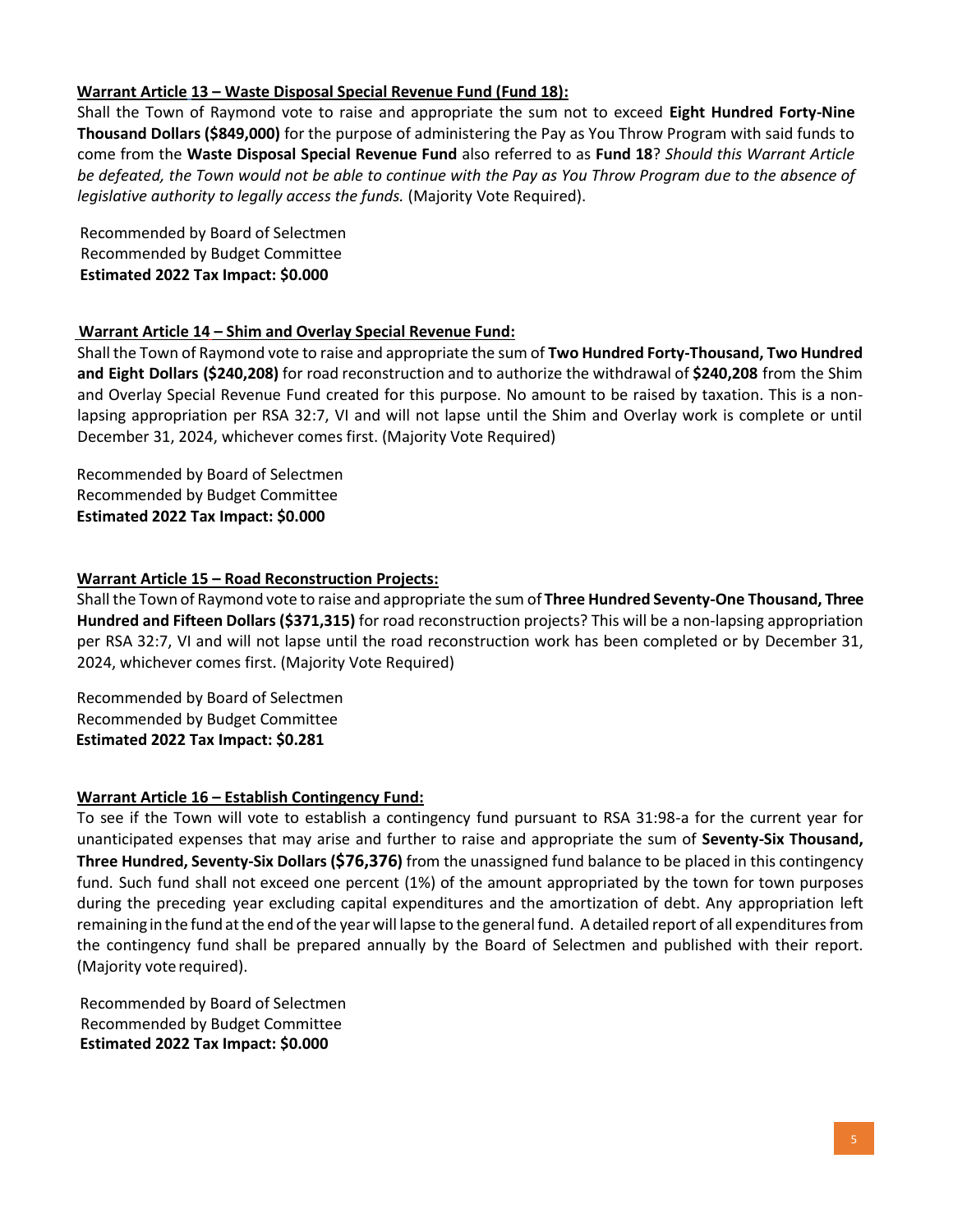# **Warrant Article 17– Sick and Vacation Non-Union Expendable Trust Fund:**

Shall the Town of Raymond vote to raise and appropriate the sum certain **Forty Thousand Dollars (\$40,000)** to be added to the Sick and Vacation Leave Non-Union Expendable Trust Fund (established pursuant to Warrant Article 25 of the 2004 Town Meeting) for the purpose of paying out accrued time upon leave of employment as indicated in the Town of Raymond Personnel Policy for employees? And further that said set amount to come from unassigned fund balance and no amount from taxation. (Majority Vote Required)

Recommended by Board of Selectmen Recommended by Budget Committee **Estimated 2022 Tax Impact: \$0.000**

# **Warrant Article 18 - Elderly Exemption Increase and Re-evaluation Adjustment:**

Shall the Town modify the provisions of RSA 72:39-a for elderly exemption from property tax in the Town of Raymond, based on assessed value, for qualified taxpayers, to be as follows: for a person 65 years of age up to 75 years, **\$141,000**

for a person 75 years of age up to 80 years, **\$155,000**; for a person 80 years of age or older **\$183,000**. To qualify, the person must have been a New Hampshire resident for at least 3 consecutive years, own the real estate individually or jointly, or if the real estate is owned by such person's spouse, they must have been married to each other for at least 5 consecutive years. In addition, the taxpayer must have a net income of not more than **\$33,800** or, if married, a combined net income of less than **\$45,825**; and own net assets not in excess of **\$74,865** excluding the value of the person's residence. (Majority vote required)

Recommended by Board of Selectmen **Estimated 2022 Tax Impact: \$0.000**

### **Warrant Article 19 - Blind Exemption Re-evaluation Adjustment:**

Shall the Town modify the provisions of RSA 72:37, Exemption for the Blind, to allow an inhabitant who is legally blind as determined by the blind services program, to be exempt each year on the assessed value, for property tax purposes, of his or her residential real estate to the value of **\$70,320** (Majority vote required)

Recommended by Board of Selectmen **Estimated 2022 Tax Impact: \$0.000**

### **Warrant Article 20– Disabled Exemption Re-evaluation Adjustment:**

Shall the Town modify the provisions of RSA 72:37-b, Exemption for the Disabled from property tax, based on assessed value for qualified taxpayers to be **\$141,000**. To qualify the person must have been a New Hampshire resident for at least 5 years, own the real estate individually or jointly, or if the real estate is owned by such person's spouse, they must have been married for at least 5 consecutive years. In addition, the taxpayer must have a net income of not more than **\$33,800** or if married, a combined net income of not more than **\$45,825**, and own net assets not in excess of **\$74,865** excluding the value of the person's residence. (Majority vote required)

Recommended by Board of Selectmen **Estimated 2022 Tax Impact: \$0.000**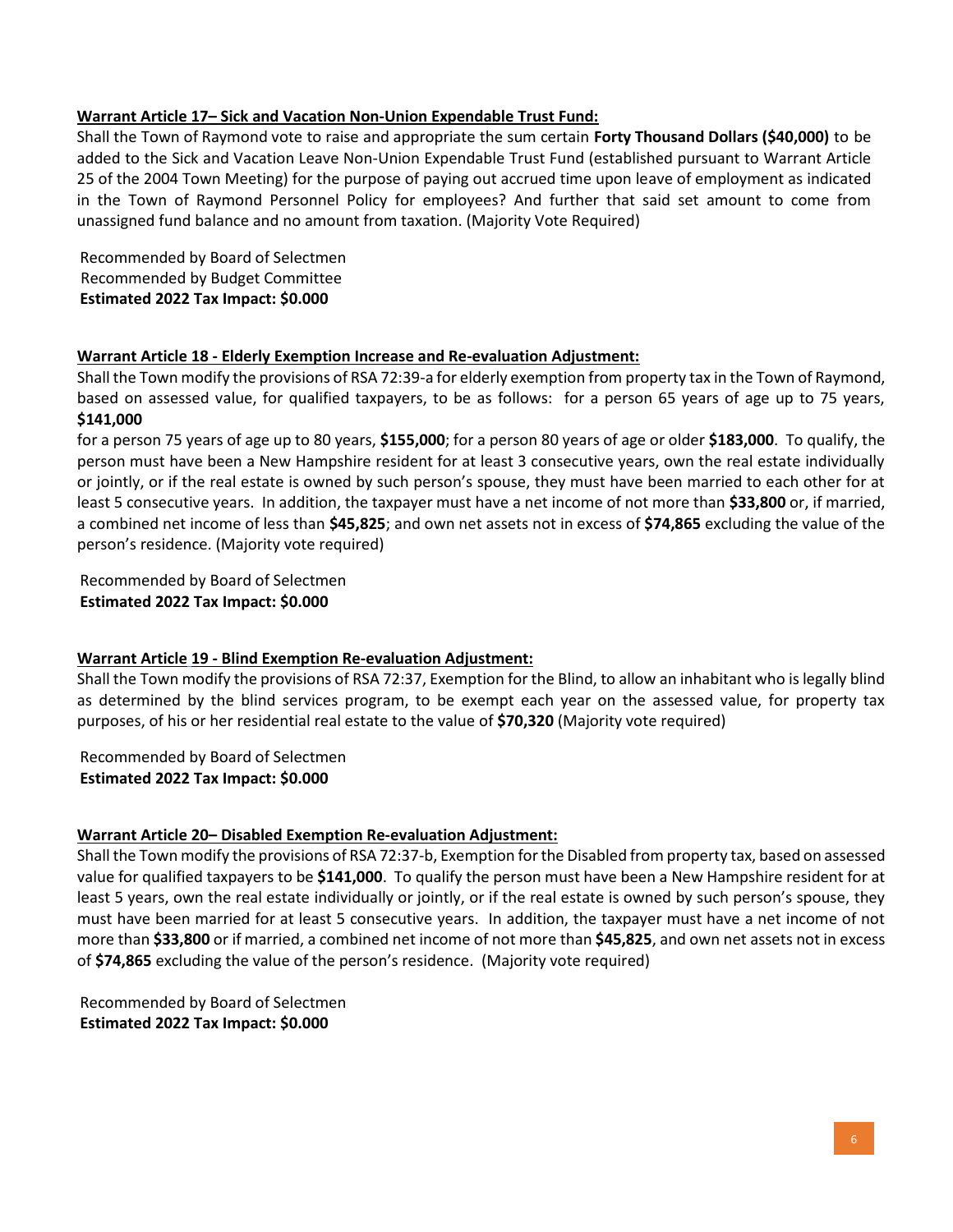# **Warrant Article 21 – Disabled Veterans Credit Increase:**

To see if the Town will increase the optional residential property tax credit for One Hundred Percent (100%) Permanently and Totally Disabled Veterans as determined by the Department of Veteran Affairs and their surviving

spouse, from **Three Thousand Dollars (\$3,000) to Three Thousand, Five Hundred Dollars (\$3,500).** (Majority vote

required).

#### Recommended by Board of Selectmen **Estimated 2022 Tax Impact: \$0.000**

# **Warrant Article 22 – One-Time or Cyclic Procurement Capital Reserve Fund:**

To see if the town will vote to raise and appropriate the sum of **One-Hundred and Twenty Thousand Dollars (\$120,000)** to be placed in the One-Time or Cyclic Procurement Capital Reserve Fund for the purposes set forth below and to authorize the expenditure of previously raised and appropriated funds in this Capital Reserve Fund for any approved purpose authorized by Town vote under this Capital Reserve Fund. This Capital Reserve Fund was established in 2020 for the purpose of stabilizing the Town's Operational Budget and offsetting the tax impact of one-time or cyclic operational budget purchase needs. This sum is to come from the unassigned fund balance and no amount will be raised through future taxation. Further, to name the Board of Selectmen as agents to expend from said fund. (Majority Vote Required)

| Town Insurance Reserves               | \$45,000  |
|---------------------------------------|-----------|
| Town 33% Computer Replacement Cycle   | \$30,000  |
| Legal Expenses and Settlements        | \$45,000  |
| <b>TOTALS TO CAPITAL RESERVE FUND</b> | \$120,000 |

Recommended by Board of Selectmen Recommended by Budget Committee **Estimated 2022 Tax Impact: \$0.000**

### **AMENDED AT DELIBERATIVE SESSION FEBRUARY 5, 2022**

### **Warrant Article 22 – One-Time or Cyclic Procurement Capital Reserve Fund:**

To see if the town will vote to raise and appropriate the sum of **One-Hundred and Twenty Thousand Dollars (\$120,000)** to be placed in the One-Time or Cyclic Procurement Capital Reserve Fund for the purposes set forth below and to authorize the expenditure of previously raised and appropriated funds in this Capital Reserve Fund for their designated purposes approved purpose authorized by Town vote under this Capital Reserve Fund. This Capital Reserve Fund was established in 2020 for the purpose of stabilizing the Town's Operational Budget and offsetting the tax impact of one-time or cyclic operational budget purchase needs. This sum is to come from the unassigned fund balance and no amount will be raised through future taxation. Further, to name the Board of Selectmen as agents to expend from said fund. (Majority Vote Required)

| Town Insurance Reserves               | \$45,000  |
|---------------------------------------|-----------|
| Town 33% Computer Replacement Cycle   | \$30,000  |
| Legal Expenses and Settlements        | \$45,000  |
| <b>TOTALS TO CAPITAL RESERVE FUND</b> | \$120,000 |

Recommended by Board of Selectmen Recommended by Budget Committee **Estimated 2022 Tax Impact: \$0.000**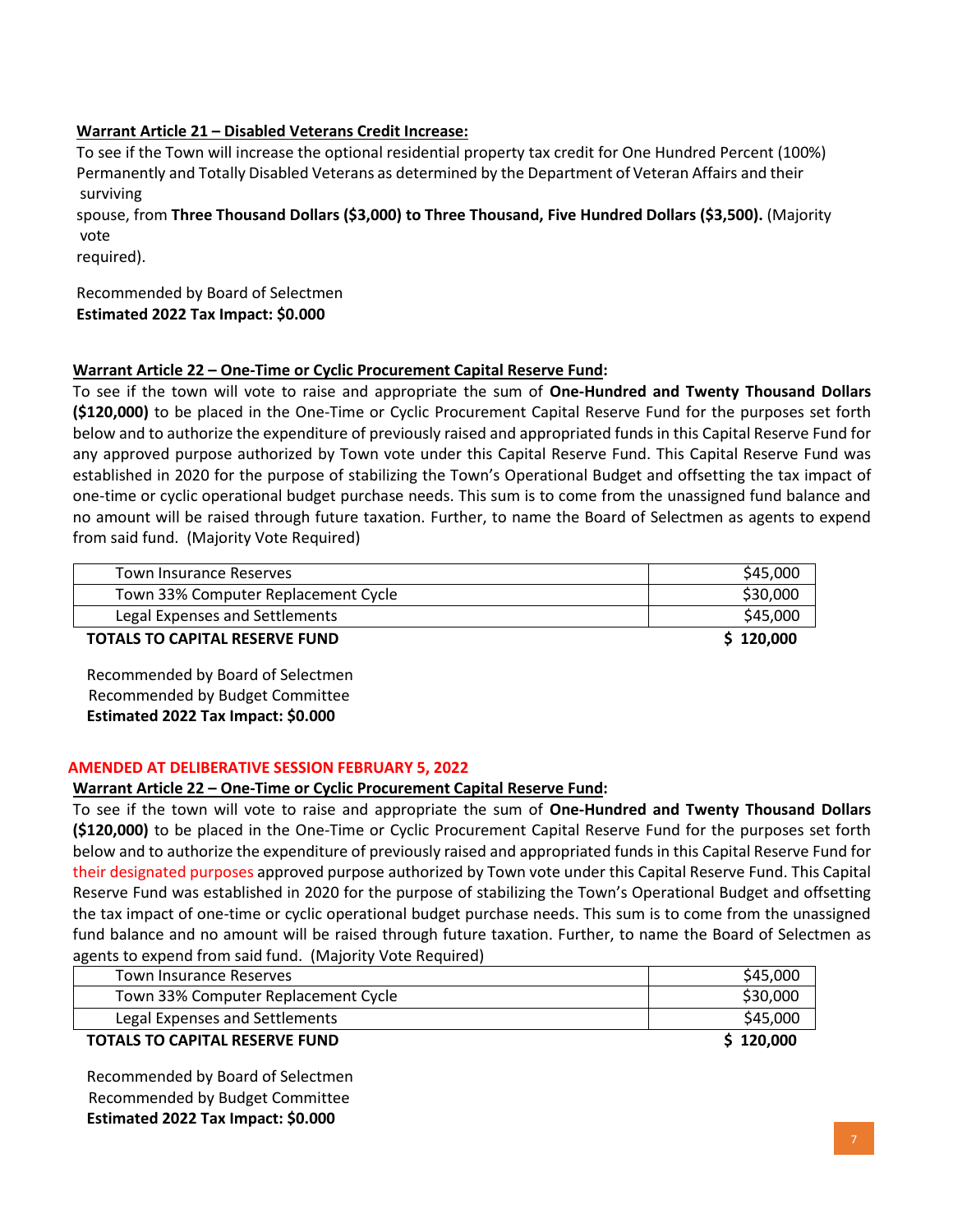# **Warrant Article 23 – One-Time or Cyclic Procurement Capital Reserve Fund Amend Purpose:**

To see if the Town will vote to change the purpose of the One-Time or Cyclic Procurement Capital Reserve Fund by adding a purpose to include covering/contributing to expenses for State and Federal elections. Further, to name the Board of Selectmen as agents to expend from said fund. (2/3 vote required).

# Recommended by Board of Selectmen **Estimated 2022 Tax Impact: \$0.000**

#### **AMENDED AT DELIBERATIVE SESSION FEBRUARY 5, 2022**

#### **Warrant Article 23 – One-Time or Cyclic Procurement Capital Reserve Fund Amend Purpose:**

To see if the Town will vote to change the purpose of the One-Time or Cyclic Procurement Capital Reserve Fund by adding a purpose to include covering/contributing to expenses for State and Federal elections and that these funds come only from the amounts specifically designated and approved by the voters for this purpose. Further, to name the Board of Selectmen as agents to expend from said fund. (2/3 vote required).

 Recommended by Board of Selectmen **Estimated 2022 Tax Impact: \$0.000** 

#### **Warrant Article 24 –Town Vehicle and Equipment Revitalization Capital Reserve Fund:**

To see if the Town will vote to raise and appropriate the sum of **Two Hundred Fifty-Seven Thousand, Five Hundred Dollars (\$257,500)** to be placed in the Vehicle and Equipment Revitalization Capital Reserve Fund under the provisions of RSA 35:1 for purpose of supporting the Town's forty-year strategic Capital Investment initiative to fund Town-wide vehicle and equipment funding needs identified in the 2020 Capital Investment Analysis. These funds are to be used in conjunction with the funds received from other municipal vehicle and equipment funds to address sustained underfunding of municipal capital investment for Town vehicles and equipment. This sum is to come from the unassigned fund balance and no amount will be raised through future taxation. Further, to name the Board of Selectmen as agents to expend from said fund. (Majority Vote Required).

Recommended by Board of Selectmen Recommended by Budget Committee **Estimated 2022 Tax Impact: \$0.000**

### **Warrant Article 25– Road Revitalization Capital Reserve Fund:**

To see if the Town will vote to raise and appropriate the sum of **One Hundred Fifty Thousand Dollars (\$150,000)** to be placed in the Road Revitalization Capital Reserve Fund under the provisions of RSA 35:1 for the purpose of supporting the Town's five-year strategic initiative to upgrade and render safe the Town's Road infrastructure systems. These funds are to be used in conjunction with the funds received from the Road Reconstruction fund to return the Town roads to a maintainable condition. This sum is to come from the unassigned fund balance and no amount will be raised through future taxation. Further, to name the Board of Selectmen as agents to expend from said fund. (Majority Vote Required)

Recommended by Board of Selectmen Recommended by Budget Committee **Estimated 2022 Tax Impact: \$0.000**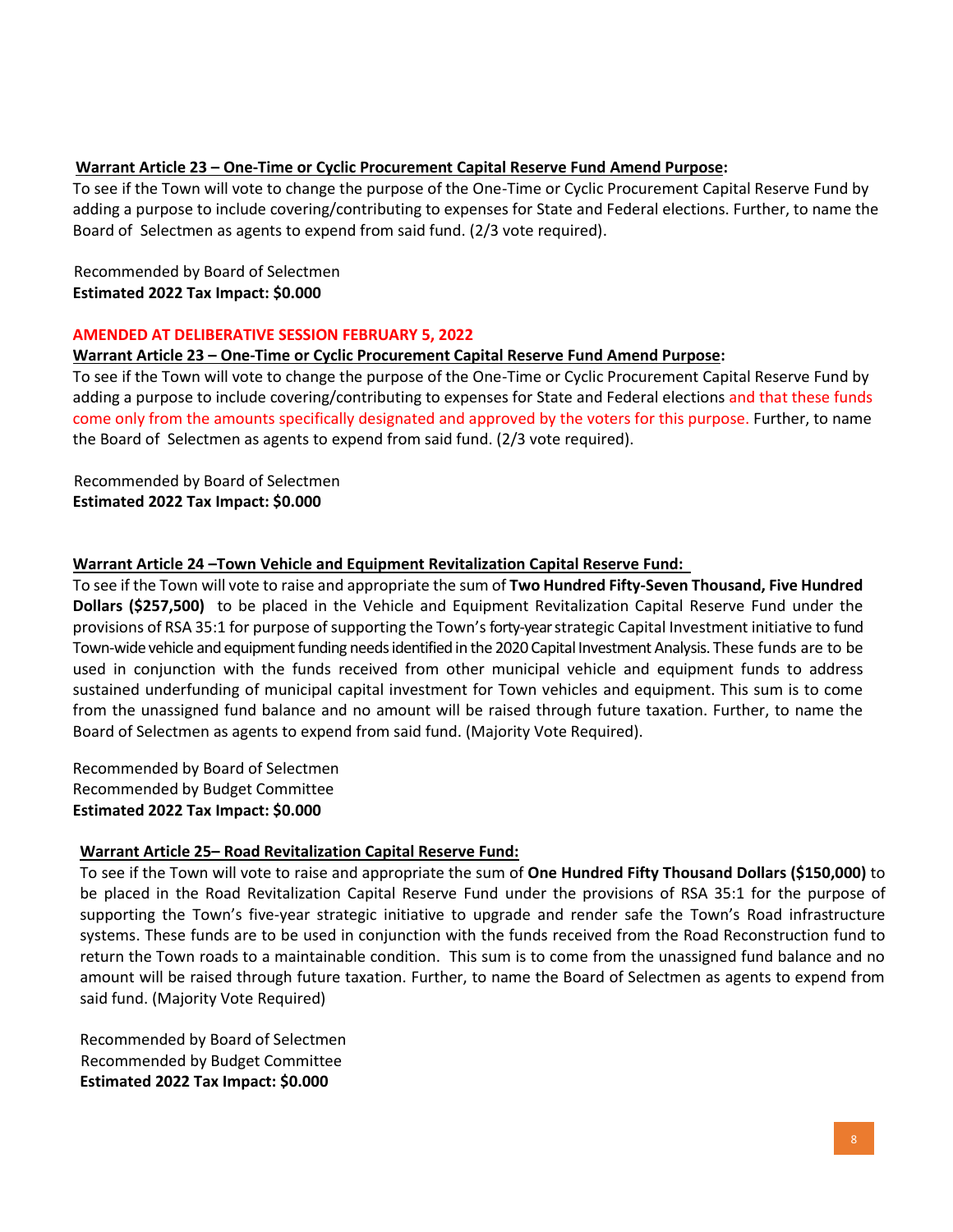# **Warrant Article 26 - Stormwater Planning Project (CWSRF Loan**):

Shall the Town vote to raise and appropriate the sum of **Seventy-Five Thousand Dollars (\$75,000)** for the purpose of stormwater planning work relative to management of the municipal storm drain system in accordance with the 2017 NH Small MS4 General Permit, and to authorize the issuance of not more than \$75,000 of bonds or notes in accordance with the provisions of the Municipal Finance Act (RSA 33, as amended); to authorize the Board of Selectmen to issue and negotiate such bonds or notes and to determine the rate of interest thereon, and to further authorize the Board of Selectmen to offset a portion of said appropriation by applying for a Clean Water State Revolving Fund (CWSRF) loan, it being understood that repayment of the loan may include up to 100% principal forgiveness? Requires a 3/5 ballot vote.

Recommended by Board of Selectmen Recommended by Budget Committee **Estimated 2022 Tax Impact: \$0.000**

# **Warrant Article 27 – Full-Time Youth Services Librarian:**

Shall the Town of Raymond vote to raise and appropriate the sum of **Eight Thousand, Nine Hundred Seventy-Five Dollars (\$8,975)** for the purpose of reinstating the position of Youth Services Librarian to be full-time, rather than a thirty-two (32)-hour position. If passed, the future cost of this position will be added into the Town of Raymond Operating Budget after 2022.

Recommended by Board of Selectmen Recommended by Budget Committee **Estimated 2022 Tax Impact: \$0.007**

### **Warrant Article 28 -Citizen Petition: Election Ballots:**

Shall the following provisions pertaining to elections be adopted? All voting shall be by paper ballot and all ballots shall be hand counted only, rather than by use of optical scanning or any other types of programmable electronic counting devices.

*This is a citizen petition warrant article.*

# **Warrant Article 29 -Citizen Petition: Establish Full-Time Planner Position:**

Shall the Town of Raymond vote to establish a Full-Time Planner position as defined in the Town's Administrative Code, adopted by the Board of Selectmen effective 4-30-1990, in which Chapter 200 Article XIX Planning Department Section 200-60 defines the Responsibilities of Town Planner as such:

The Town Planner shall be responsible for the following functions:

- Develop and update annually the overall Capital Improvements Program
- Update the Town Master Plan as necessary.
- Recommend revisions of the Zoning, Site Plan and Subdivision Regulations and make appropriate changes per Town Meeting.
- Provide technical assistance to the Raymond Planning Board.

Furthermore, the Board of Selectmen shall be authorized to appropriate funding for the established position and/or act on anything related thereto.